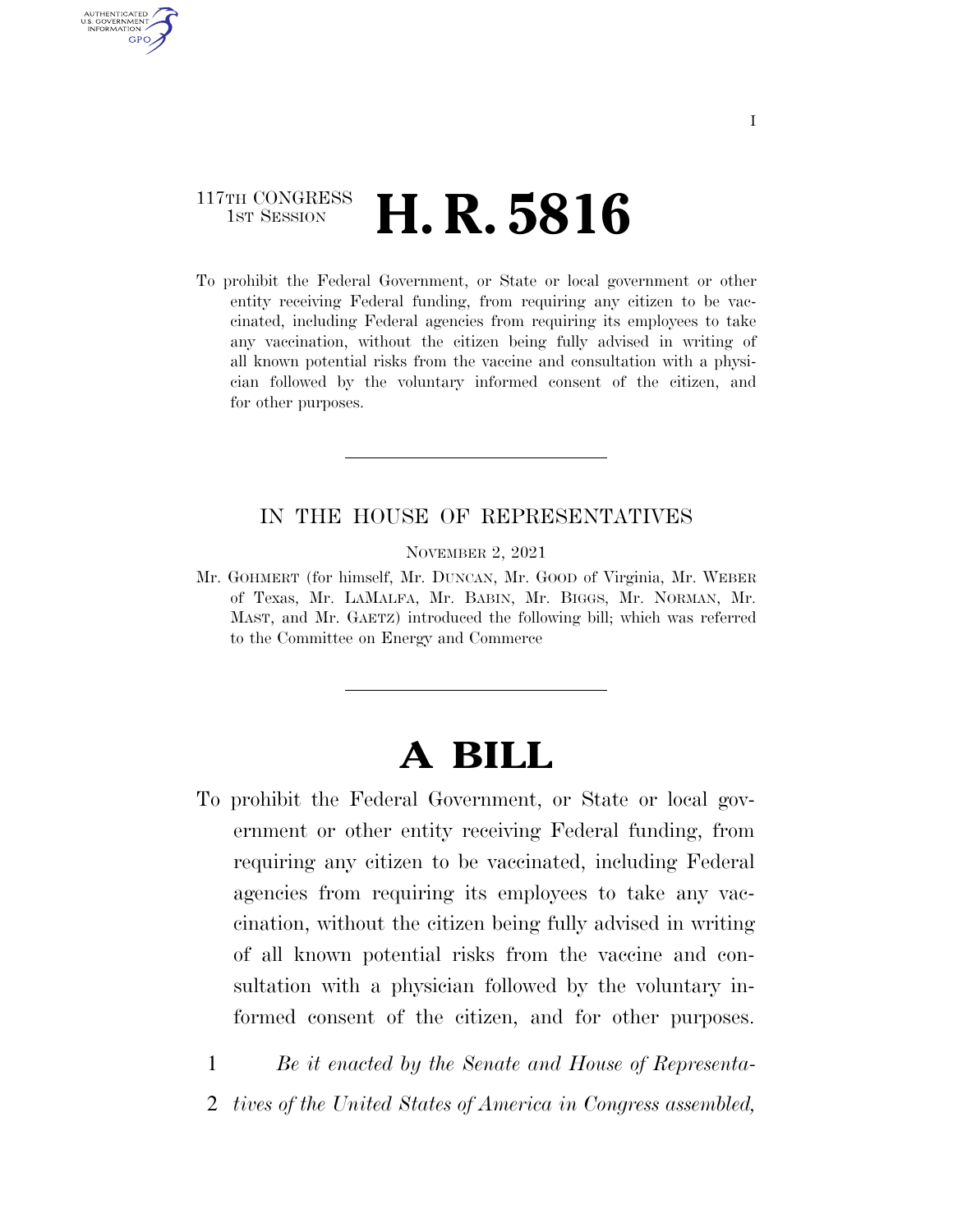#### **SECTION 1. SHORT TITLE.**

 This Act may be cited as the ''National Informed Consent Exemption (NICE) Act''.

 $\mathfrak{D}$ 

#### **SEC. 2. FINDINGS.**

The Congress finds the following:

 (1) The Constitution does not permit a vaccine mandate, including a mandate by the executive branch imposed on Federal employees as a condition to maintain the employment they need to feed them-selves or their families.

 (2) It is unconscionable for any entity to use force or coercion to compel individuals to take a vac- cine without their informed consent, and even more egregiously unconscionable for a vaccine to be ad- ministered under emergency use authorization (EUA) without adequate warnings of known poten- tial risks to that specific employee or patient. The rights of the American people to free exercise of reli- gion, due process of law, and protection from reli- gious discrimination, includes the fundamental right to decline vaccination and testing for infectious dis-ease without penalty.

 (3) Mandating vaccines, including experimental vaccines, does not fall within any of the executive authorities, according to article II, section 2 of the United States Constitution.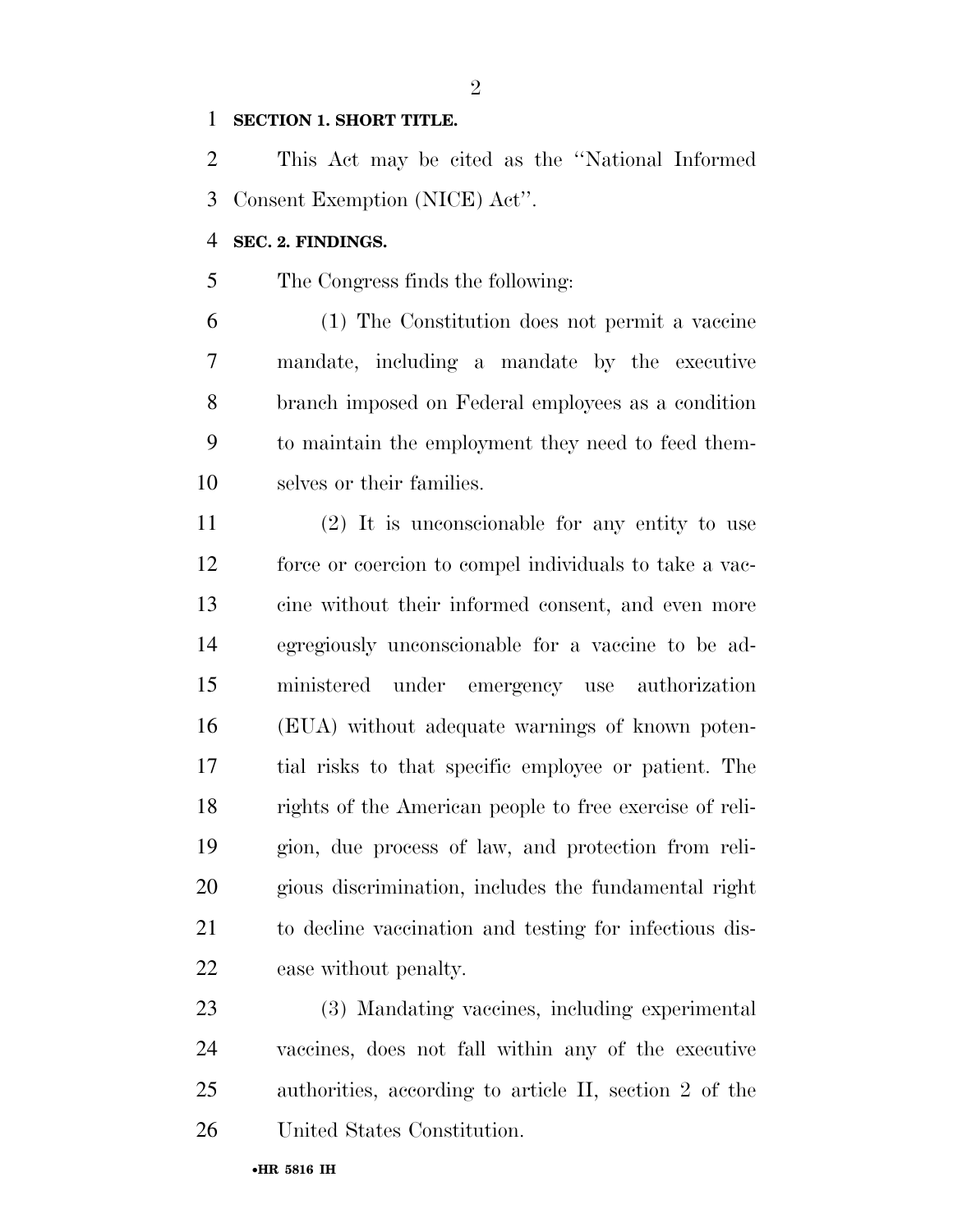| $\mathbf{1}$   | (4) According to the American Heritage Med-            |
|----------------|--------------------------------------------------------|
| $\overline{2}$ | ical Dictionary, informed consent is the consent by    |
| 3              | a person to undergo a medical procedure after re-      |
| $\overline{4}$ | ceiving all material information regarding risks, ben- |
| 5              | efits, and alternatives.                               |
| 6              | (5) Vaccines in America are licensed and regu-         |
| 7              | lated federally.                                       |
| 8              | (6) Product inserts for vaccines approved by the       |
| 9              | States Food and Drug Administration<br>United          |
| 10             | (FDA) evidence that:                                   |
| 11             | (A) Each vaccine on the routine vaccina-               |
| 12             | tion schedules published by the U.S. Centers for       |
| 13             | Disease Control and Prevention (CDC) has               |
| 14             | never been clinically evaluated in humans for its      |
| 15             | long-term potential to cause cancer, impair fer-       |
| 16             | tility, and mutate genes.                              |
| 17             | (B) The pivotal clinical trial relied upon by          |
| 18             | the Food and Drug Administration (FDA) for             |
| 19             | approval of each vaccine on the CDC schedule           |
| 20             | did not evaluate the safety of the vaccine (1)         |
| 21             | for at least one year after the vaccine is admin-      |
| 22             | istered, and (2) against a control group that re-      |
| 23             | ceived $(A)$ a truly inert placebo, or $(B)$ another   |
| 24             | vaccine approved based on a pivotal clinical           |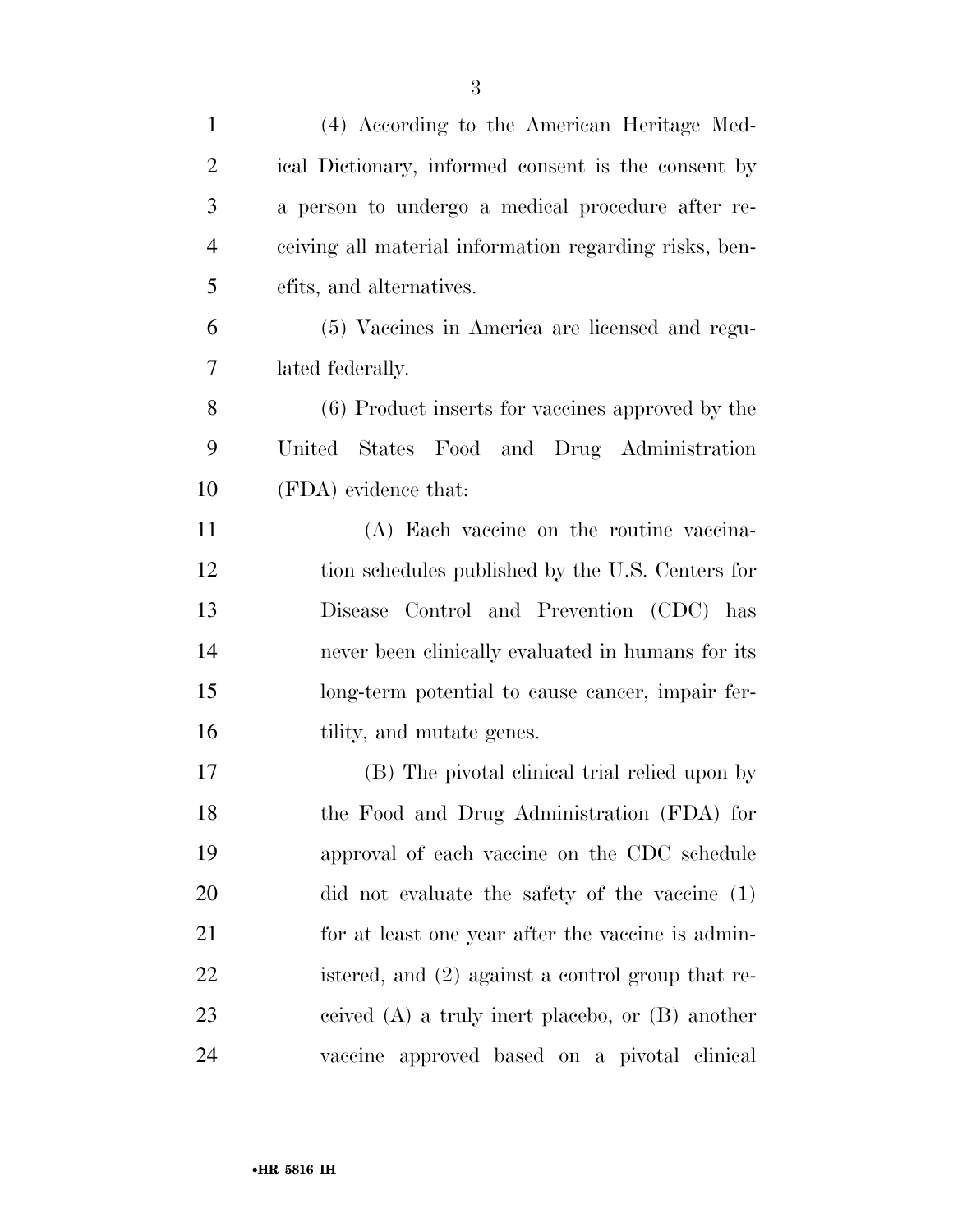| $\mathbf{1}$   | trial that included a control group that received        |
|----------------|----------------------------------------------------------|
| $\overline{2}$ | a truly inert placebo.                                   |
| 3              | (7) In 2018, the United States Department of             |
| $\overline{4}$ | Health and Human Services (HHS) published that           |
| 5              | it has no evidence that its Secretary completed any      |
| 6              | of the 16 required vaccine safety reports, bi-annually   |
| 7              | pursuant to U.S.C. 300aa $-27(e)$ ("Report. Within 2     |
| 8              | years after December 22, 1987, and periodically          |
| 9              | thereafter $\dots$ ").                                   |
| 10             | $(8)$ In 2018, the FDA published, "Until a vac-          |
| 11             | cine is given to the general population, all potential   |
| 12             | adverse events cannot be anticipated.".                  |
| 13             | $(9)$ In 2020, the National Institutes of Health         |
| 14             | (NIH) published, "The 'gold standard' for testing        |
| 15             | interventions in people is the 'randomized, placebo-     |
| 16             | controlled' clinical trial, in which volunteers are ran- |
| 17             | domly assigned to a test group receiving the experi-     |
| 18             | mental intervention or a control group receiving a       |
| 19             | placebo (an inactive substance that looks like the       |
| 20             | drug or treatment being tested). Comparing results       |
| 21             | from the two groups suggests whether changes in          |
| <u>22</u>      | the test group result from the treatment or occur by     |
| 23             | chance.".                                                |
|                |                                                          |

 (10) The field of medicine and science is ad-vancing at a rapid pace. The Institute of Medicine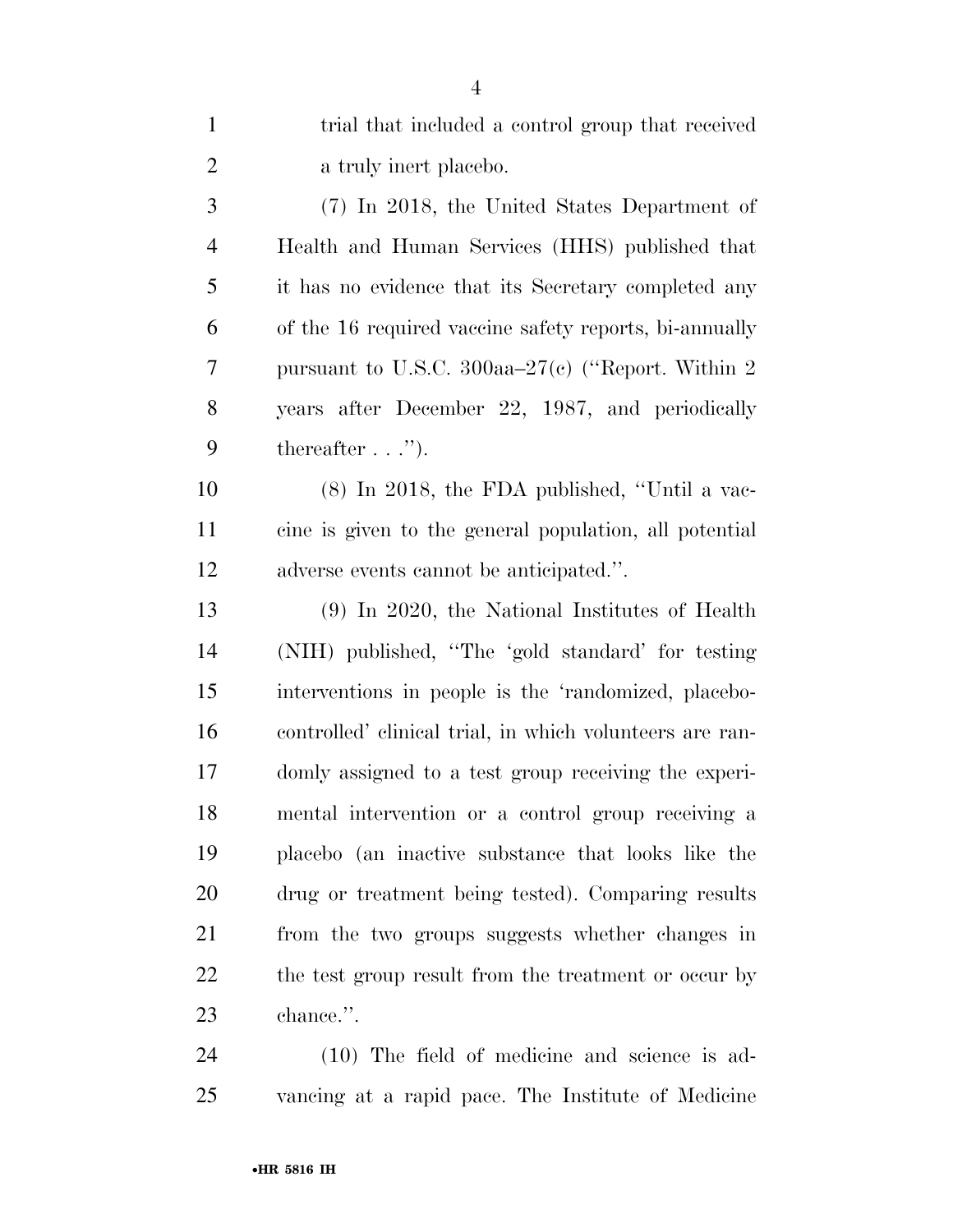| $\mathbf{1}$   | (IOM) has reported that it can take up to 17 years           |
|----------------|--------------------------------------------------------------|
| $\overline{2}$ | for a new best practice to reach the average physi-          |
| 3              | cian and surgeon. It is prudent to recognize doctors'        |
| $\overline{4}$ | discretion when applying all of their knowledge,             |
| 5              | training, expertise, and new developments in the             |
| 6              | care of their patients.                                      |
| 7              | (11) Vaccine ingredients are commonly sourced                |
| 8              | from foreign nations.                                        |
| 9              | (12) America's national security is directly im-             |
| 10             | pacted by mandatory vaccination.                             |
| 11             | SEC. 3. PROHIBITION ON MANDATORY VACCINATION AND             |
| 12             | INFECTIOUS DISEASE TESTING.                                  |
|                |                                                              |
| 13             | (a) The Federal Government, and persons receiving            |
| 14             | Federal funding, are prohibited from requiring any citizen   |
|                | to be vaccinated or tested for an infectious disease without |
| 15<br>16       | due process of law. Citizens have the fundamental right      |
| 17             | to decline vaccination for an infectious disease without     |
|                | 18 penalty.                                                  |
| 19             | (b) Vaccination shall henceforth be optional to citi-        |
| 20             | zens, except as provided in section 5, for their participa-  |
| 21             | tion in society, including but not limited to education,     |
| 22             | travel, employment, government service, housing, social      |
| 23             | welfare programs, access to courts, and medical care.        |

authorize any form of discrimination against any citizen,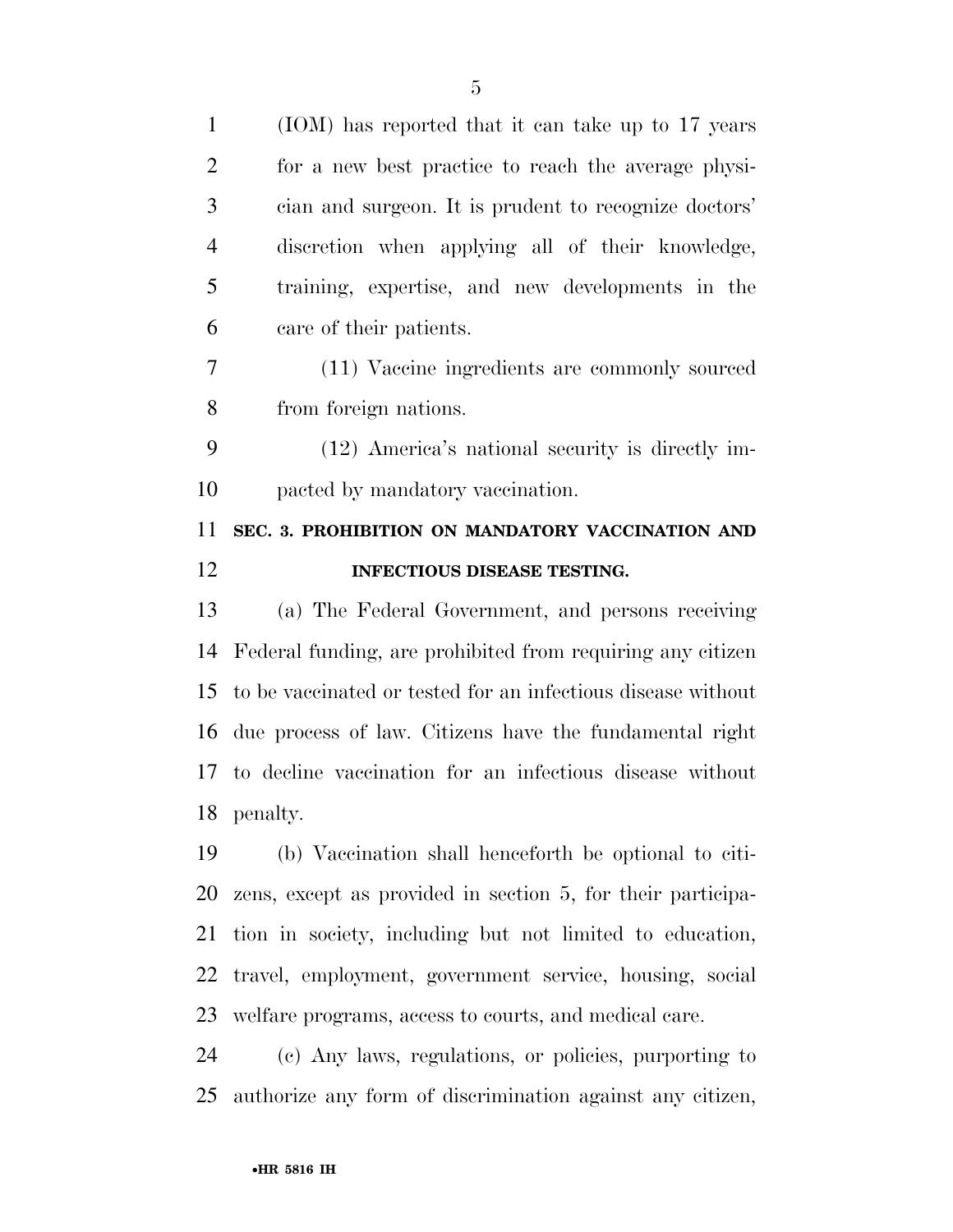whether in the form of denial of education, travel, employ- ment, government service, housing, social welfare pro- grams, access to courts, and medical care, which is based solely upon their refusal to consent to vaccination for an infectious disease, are repugnant to the United States Constitution and are therefore unenforceable, except as provided in section 5. Nor shall any laws, regulations, or policies, require an individual to provide any ''vaccine passport'' or documentation, whether digital or otherwise, certifying vaccination or post-infection recovery to gain ac- cess to, entry upon, or service from an institution within the United States, except as provided in section 5.

 (d) The exemption from vaccination for infectious disease provided by this Act shall be known as the Na- tional Informed Consent Exemption (''NICE'') and may be exercised by any individual, including on behalf of their child or dependent, without any precondition or require-ment, except as provided in section 5.

 (e) With the exception of emancipated minors, no child shall be vaccinated without (1) the consent of each parent or guardian for the child, or (2) the consent of one parent or guardian for the child and prior written 3-day notification to the other parent or guardian(s) for the child regarding the vaccination appointment.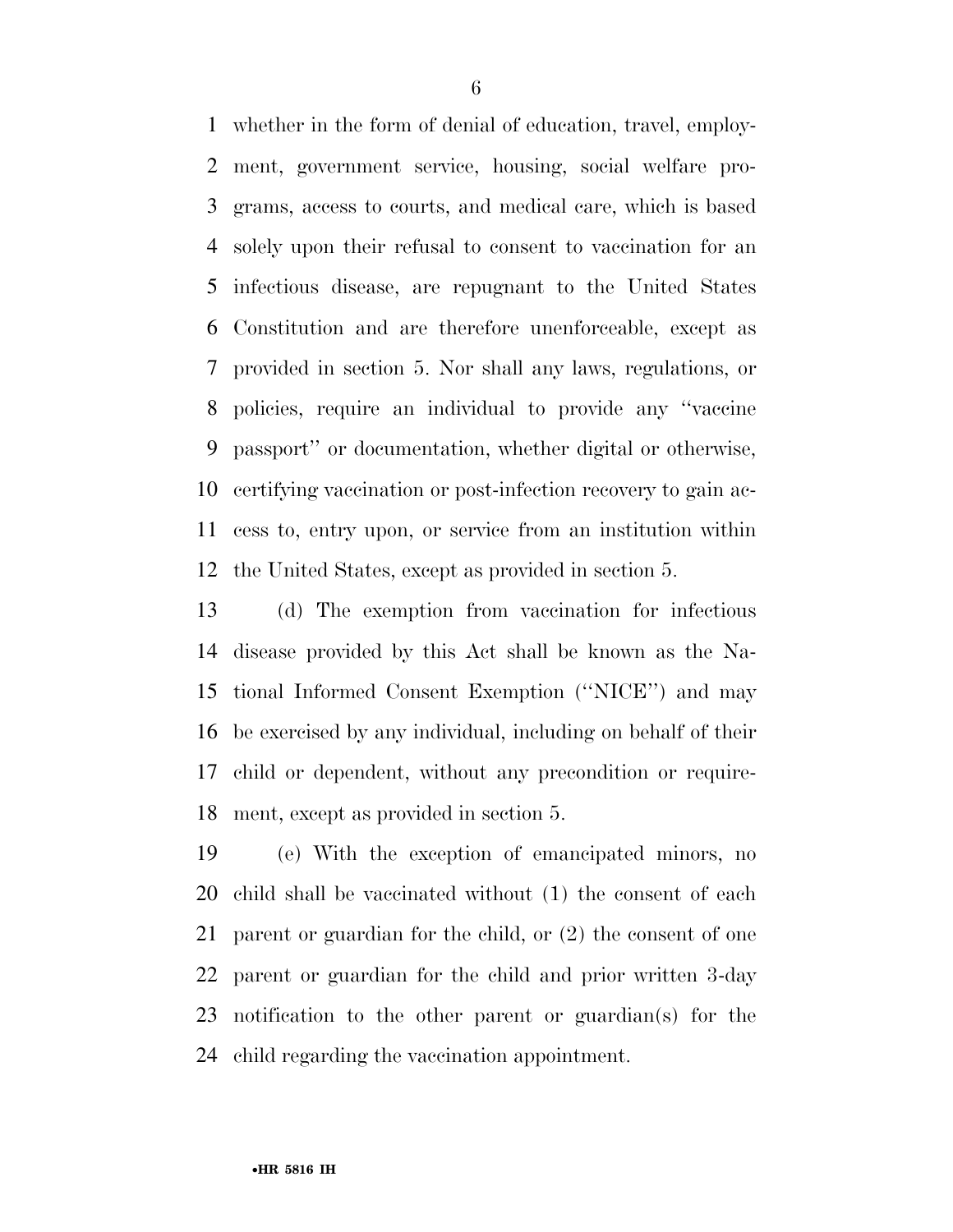#### **SEC. 4. ENFORCEMENT.**

 (a) Any person who has been the victim of a violation of this Act may bring a civil action for damages against any responsible party. The plaintiff may seek actual dam- ages, compensatory damages, punitive damages, injunctive relief, any combination of those, or any other appropriate relief. A prevailing plaintiff may also be awarded attor-ney's fees and court costs.

 (b) Anyone or any entity that provides false informa- tion intending to influence a person to be vaccinated shall be liable to the person vaccinated or that person's heirs for any and all damages resulting from such vaccination, including actual damages, compensatory damages, puni- tive damages, as well as attorney's fees and court costs. **SEC. 5. EXCEPTIONS.** 

This Act shall not apply to the following:

 (1) lawfully incarcerated and institutionalized individuals lacking the right or ability to meaning- fully provide informed consent or informed refusal; (2) courts of law issuing individualized court or- ders specific to one individual, provided the court order applies strict scrutiny following a hearing af- fording due process of law to the individual affected; or

•**HR 5816 IH** (3) Federal, State, and local emergencies where the governing authority has first formally applied to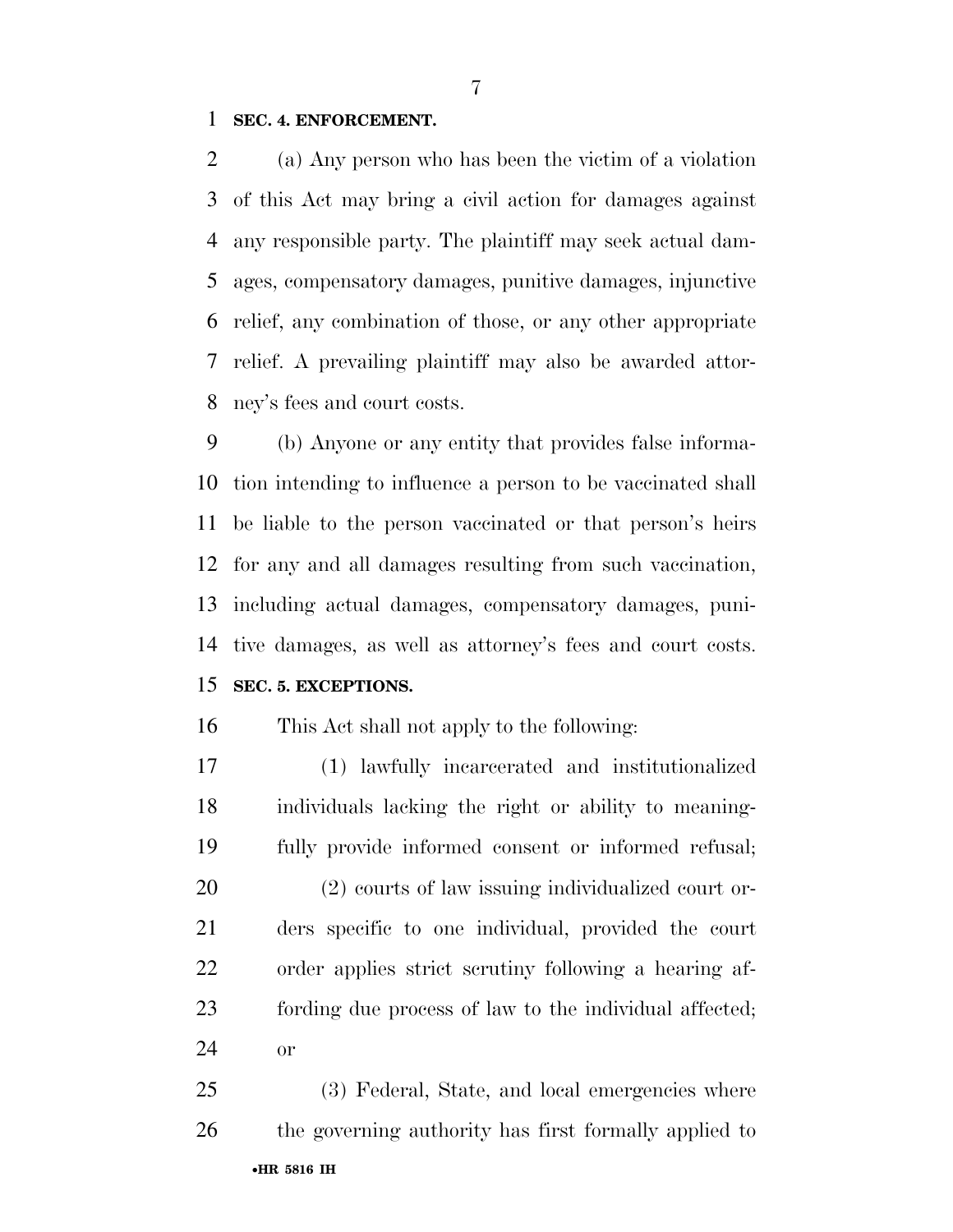| $\mathbf{1}$   | the President of the United States of America for a     |
|----------------|---------------------------------------------------------|
| 2              | NICE exception, and provided that the President in      |
| 3              | his discretion formally authorizes the requested ex-    |
| $\overline{4}$ | ception based on the following criteria proven by the   |
| 5              | governing authority: (i) compliance with the proce-     |
| 6              | dure in section $5(b)$ would be materially impractical, |
| 7              | (ii) the requested NICE exception would not materi-     |
| 8              | ally interfere with National Security, and (iii) short- |
| 9              | term and long-term side effects from the vaccina-       |
| 10             | tion, including serious injuries and deaths, have been  |
| 11             | proven to occur in less than $1$ in $200,000$ individ-  |
| 12             | uals.                                                   |
|                |                                                         |

## **SEC. 6. EVALUATION OF VACCINATED COMPARED TO UNVACCINATED AMERICANS.**

 (a) The United States Surgeon General shall imme- diately commence an independent evaluation of the CDC vaccination schedule, and also an independent evaluation of COVID–19 vaccination.

 (b) The independent evaluations shall be performed by a Vaccine Safety Commission comprised of 30 physi- cians and scientists, appointed by the United States Sur- geon General. Commission members shall not have any current or previous ownership interest, or any current or previous consulting or employment relationship, with any manufacturer of a vaccine.